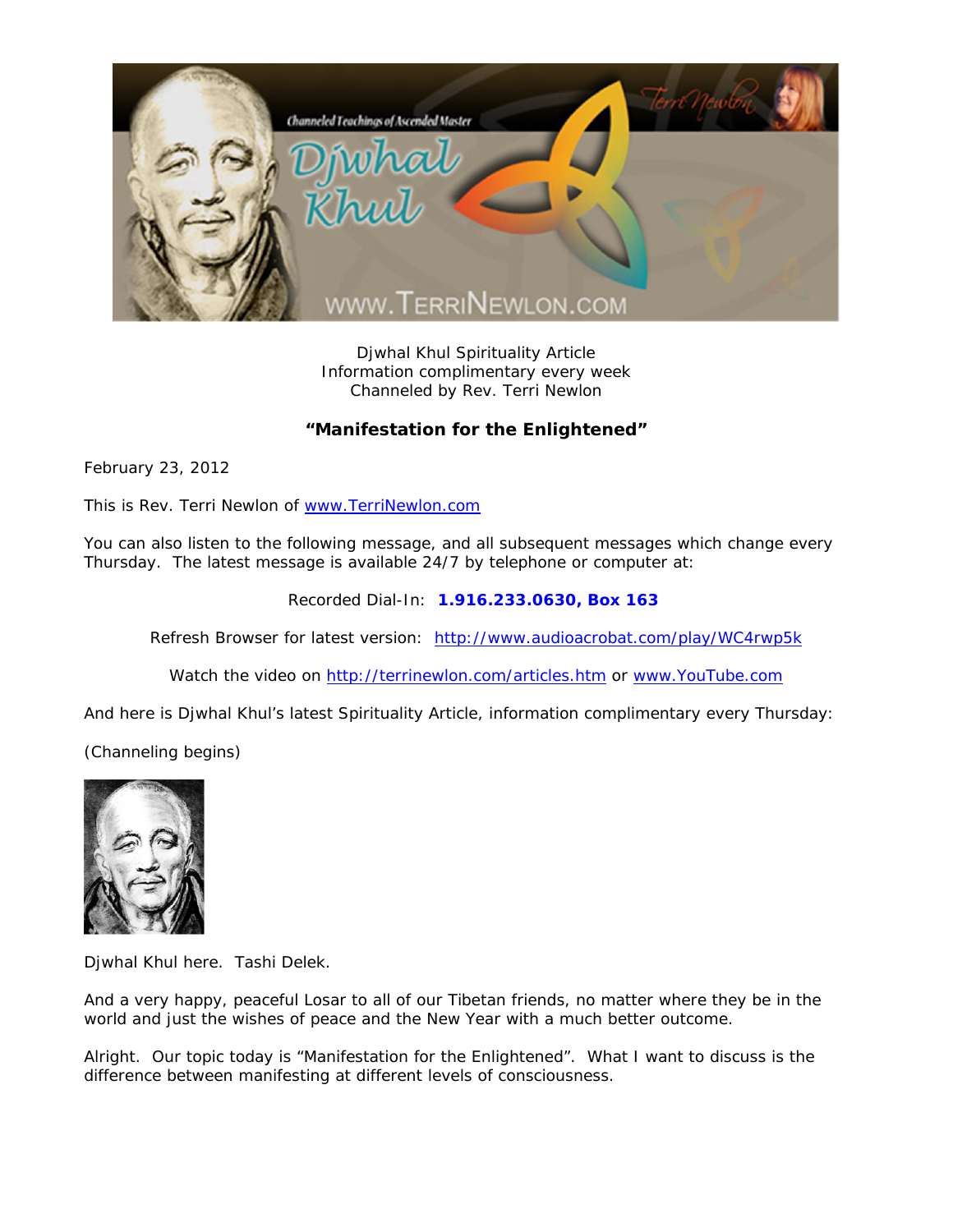There's, everything is simple from "I have set this goal and I am going to have it by this date" to "I'm saving my money so I can buy a home" to "I've decided I want the ice cream cone so I am eating it now", that sort of thing.

In the way of enlightenment, manifestation takes a different form. It can be instantaneous. It often has lag time however. And basically whatever you keep focused on the mind is what will manifest.

If you are not aware of what the mind is focused upon, then you could get a surprise. If you are distracted, you usually get nothing or a much longer delay switch. So the idea is to train the mind to stay focused absolutely on what you do want.

Now this can be accompanied by a chant. So you might be walking through the neighborhood and your mantra is "health". Or you might be doing restorative yoga and your mantra is "peace". You could be doing a surgery and your mantra is "success". That sort of thing. So you can combine an activity with a specific repetition of the desired item.

In terms of money, an enlightened way to manifest more money is not by chanting "Money, money, money" although I have heard people say "Om *money* padme hum" instead of "*mane*" but whatever works for you in terms of how you bring it in is generally going to be more toward an increase of energy. Increase of wealth. Increase of power or responsibility. So your business may be growing and you are hiring more employees or you are moving into a bigger home so you need the extra cash flow or whatever it is.

So you think in terms of expansion: expanding your aura, expanding your consciousness, feeling very comfortable with that increase of whatever it is and that would be the way in which to work with money.

You can also invoke the colors gold and green into your aura. That is what we call the "money aura" that tends to lend more prosperity. The green is also creative and the gold is also healing. So it's a multiple purpose therapy.

Alright dear ones. As always, thank you and my love to you,

Djwhal Khul

Channeled by Rev. Terri Newlon www.TerriNewlon.com

(Spirituality Article, Transcribed by Micheline Ralet)

Training for Modern Mystics Channeled Teachings for Everyday Spirituality

© 2012 All Rights Reserved – Terri Newlon Inc.

Join our e-newsletter and get complimentary Spirituality Articles information every week.

Continuously Upgraded custom designed long distance ethers broadcast for anyone seeking Spiritual Enlightenment. Great for World Servers. Economically priced. http://terrinewlon.com/events\_sessions.htm

About Reverend Terri: